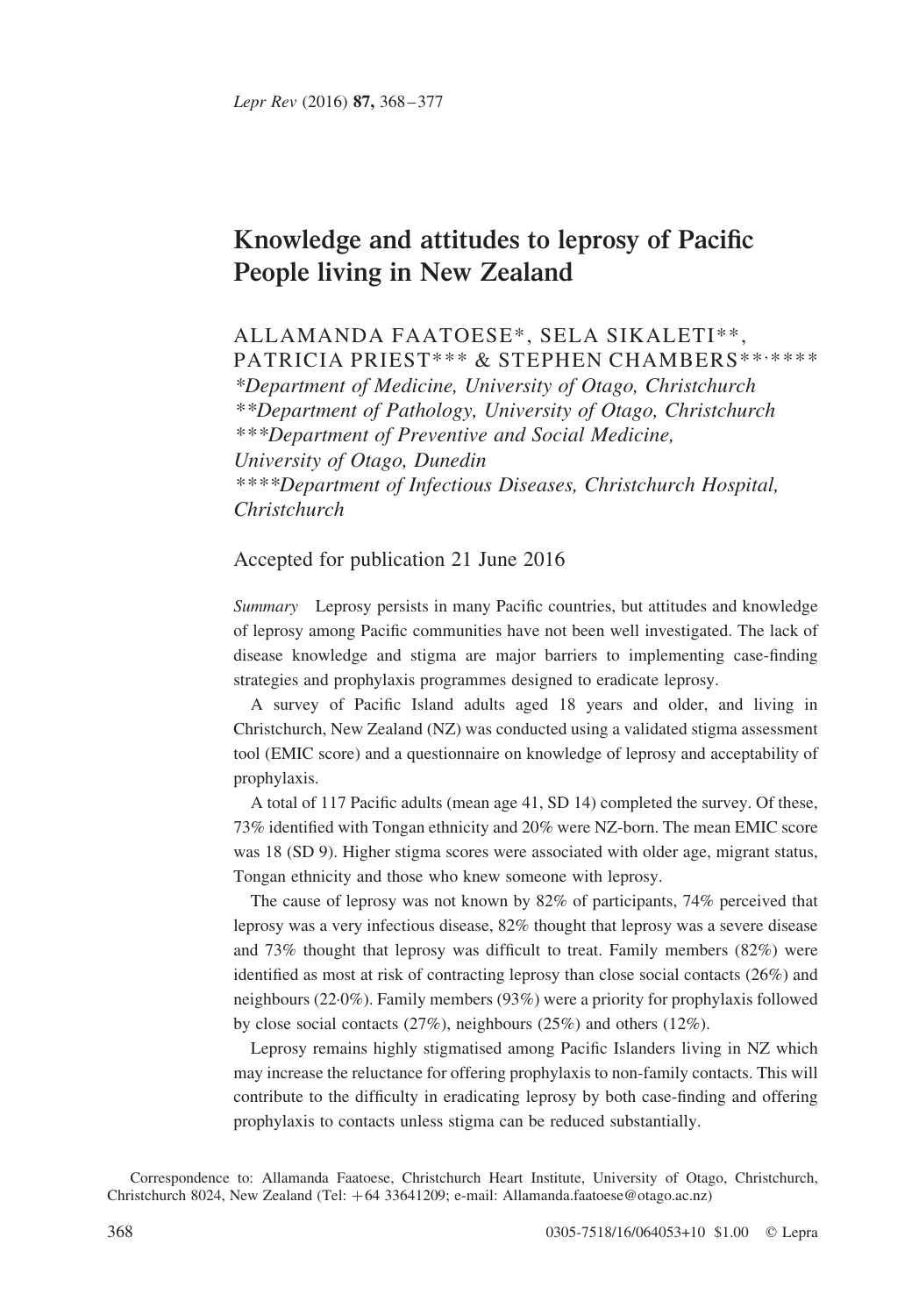# Introduction

The stigma of leprosy has been present from ancient times and remains an important obstacle to the successful eradication of this disease and management of sufferers who have been treated but have persisting disfigurement.<sup>[1](#page-8-0)</sup> Despite the fact that the infection can be cured negative attitudes persist, and are related to the external manifestations of the disease, cultural and religious beliefs, fear of transmission, an association with people considered inferior, and consequences of public health-related interventions such as patient isolation.<sup>[2,3](#page-8-0)</sup> Although the causes of stigma are complex there are similarities across both countries and cultures, with linkages to particular cultural contexts.<sup>[2,4,5](#page-8-0)</sup> In the Pacific region (island countries in the ethno-geographic region of Polynesia- [Figure](#page-8-0)  $1<sup>6</sup>$  $1<sup>6</sup>$ ) where conditions in leprosaria were poor, such as in Tonga and Samoa, or had been set up in old prison sites and patient movement was restricted, as occurred in New Caledonia.<sup>[7](#page-8-0)</sup> There was less stigma found where there had been more openness and dissemination of knowledge about leprosy such as in Fiji and Vanuatu.

In the Pacific region there is evidence of resurgence in the number of cases in Kiribati, after almost reaching the elimination target, set by WHO, of less than 1 case per 10,000 of the population in 2003.[8](#page-8-0) In other nations, such as Samoa low numbers of cases persist, and in the Solomon Islands civil unrest has disrupted control programmes. The ongoing identification of cases in New Zealand (NZ), Australia, USA and other developed countries among migrants from Pacific Islands has also raised concern that the spread of leprosy is continuing and



Figure 1. Map of the Pacific region divided into three ethnogeographic regions. Within the Polynesian region (yellow area) are the island countries from which a large proportion of New Zealand's Pacific population descend (6).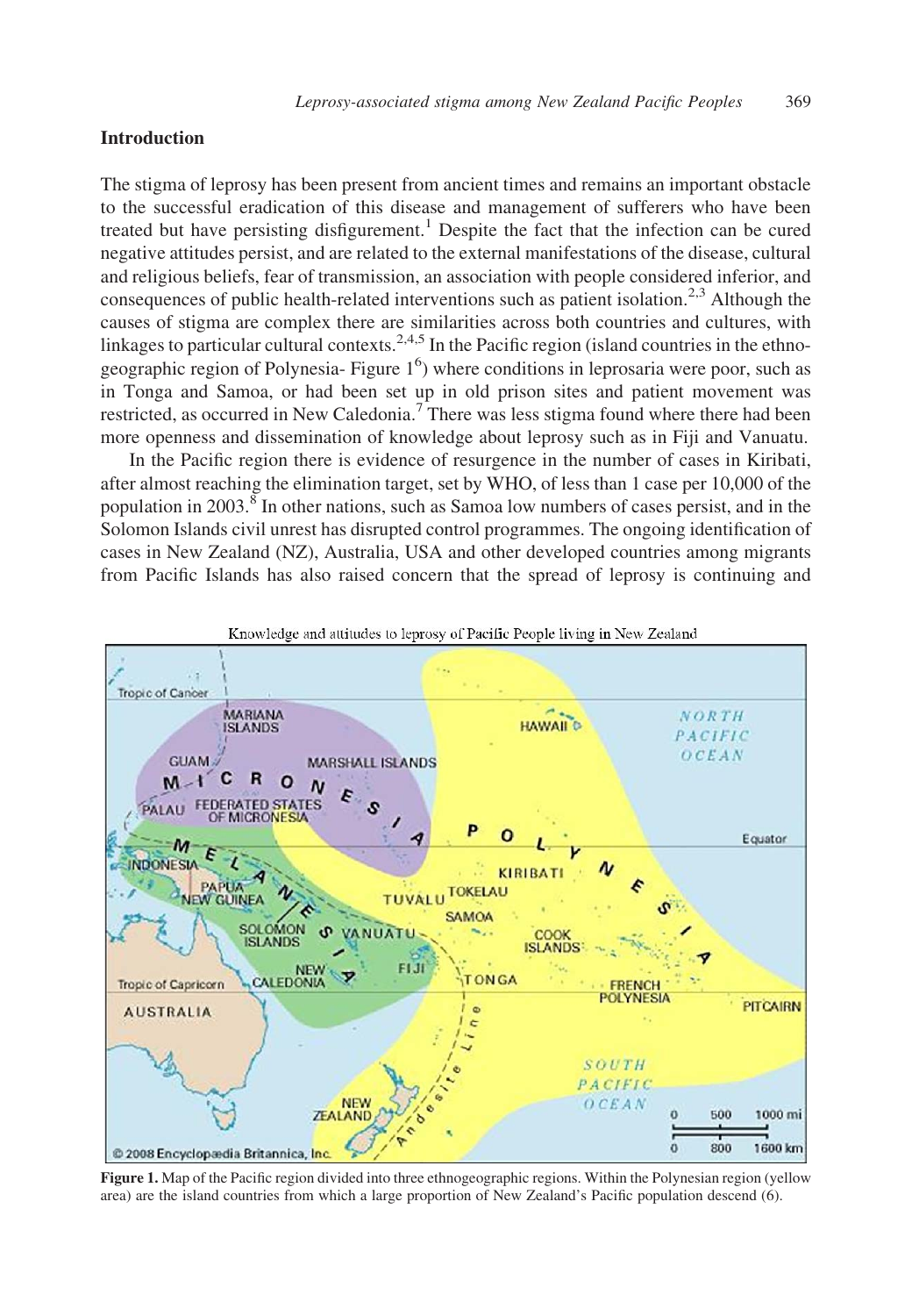control efforts need to be intensified.<sup>[9,10](#page-8-0)</sup> The results of surveys in Bangladesh and India also indicate that a large number of undiagnosed cases remain.<sup>[11,12](#page-8-0)</sup> Modelling of the numbers of cases expected and reported world-wide suggests that many cases are now not being identified, potentially setting the scene for a more widespread resurgence in cases.<sup>13</sup>

The cornerstones of a strategy to control leprosy are efficient case detection, contact tracing and treatment. The value of the addition of chemoprophylaxis has been demonstrated and proposed as a tool to prevent the occurrence of new leprosy cases among contacts by the Novartis Foundation for Sustainable Development and the World Health Organization  $(WHO)$ .<sup>[14,15](#page-8-0)</sup> Unfortunately, the effectiveness of both contact tracing and chemoprophylaxis, which may lead to the index case being identified, could be compromised by the stigma of leprosy in the target community.

To understand the severity of any persisting stigma and how this might affect future control efforts we undertook a convenient sample survey among Pacific Island adults living in Christchurch, NZ which has a significant population of Pacific peoples who have similar demographics to Pacific in other regions of NZ.[16](#page-8-0) In addition the investigators have developed important linkages and high levels of trust with the Pacific community that are required to conduct this research. The primary tool was the EMIC scale that has been validated and used in several countries and is the recommended instrument for measuring leprosy related stigma by The International Federation of Anti-Leprosy Association (ILEP) and the stigma research workshop held in Amsterdam in  $2010$ .<sup>17-19</sup> In addition we assessed knowledge of leprosy and attitudes to chemoprophylaxis among the subjects by a questionnaire.<sup>[20](#page-8-0)</sup>

### Methods

The study was cross-sectional in its design and included adults (aged  $> 18$  years) who selfidentified with any Pacific Island ethnicity (Samoan, Tongan, Cook Island Maori, Tokelauan, Tuvaluan, Fijian etc.), did not have leprosy and resided in the metropolitan area of the city of Christchurch, NZ. The total population of Christchurch is about 420,000 people of whom approximately 11,000 self-identify as Pacific People.<sup>[21](#page-8-0)</sup> Participants were recruited by word of mouth and by asking participants to suggest other possible subjects both within and outside their social group. Ethics approval was granted by the University of Otago Human ethics committee. Written informed consent was obtained from all subjects. The study was conducted between 1 November 2014 and 31 January 2015 and funded by the Pacific Leprosy Foundation (Christchurch, NZ).

A questionnaire was developed to assess socio-demographic characteristics and knowledge about leprosy. We incorporated the Explanatory Model Interview Catalogue (EMIC) scale to elicit illness-related perceptions, beliefs and practices.[16](#page-8-0) This comprises 15 items related to perception of stigma towards leprosy with each EMIC item scored as  $Yes = 2$ , Possibly  $= 1$ , No and Don't know  $= 0'$ . Eight questions were asked to determine participant's knowledge of leprosy including knowledge of the cause(s) of leprosy, leprosy infectivity, leprosy transmission, leprosy treatment, leprosy signs and symptoms and physical complications of leprosy. In this section, lead questions required a Yes/No response. Participants that responded with Yes were asked to provide further information selecting options from a populated list. Similarly, participants were asked to select groups they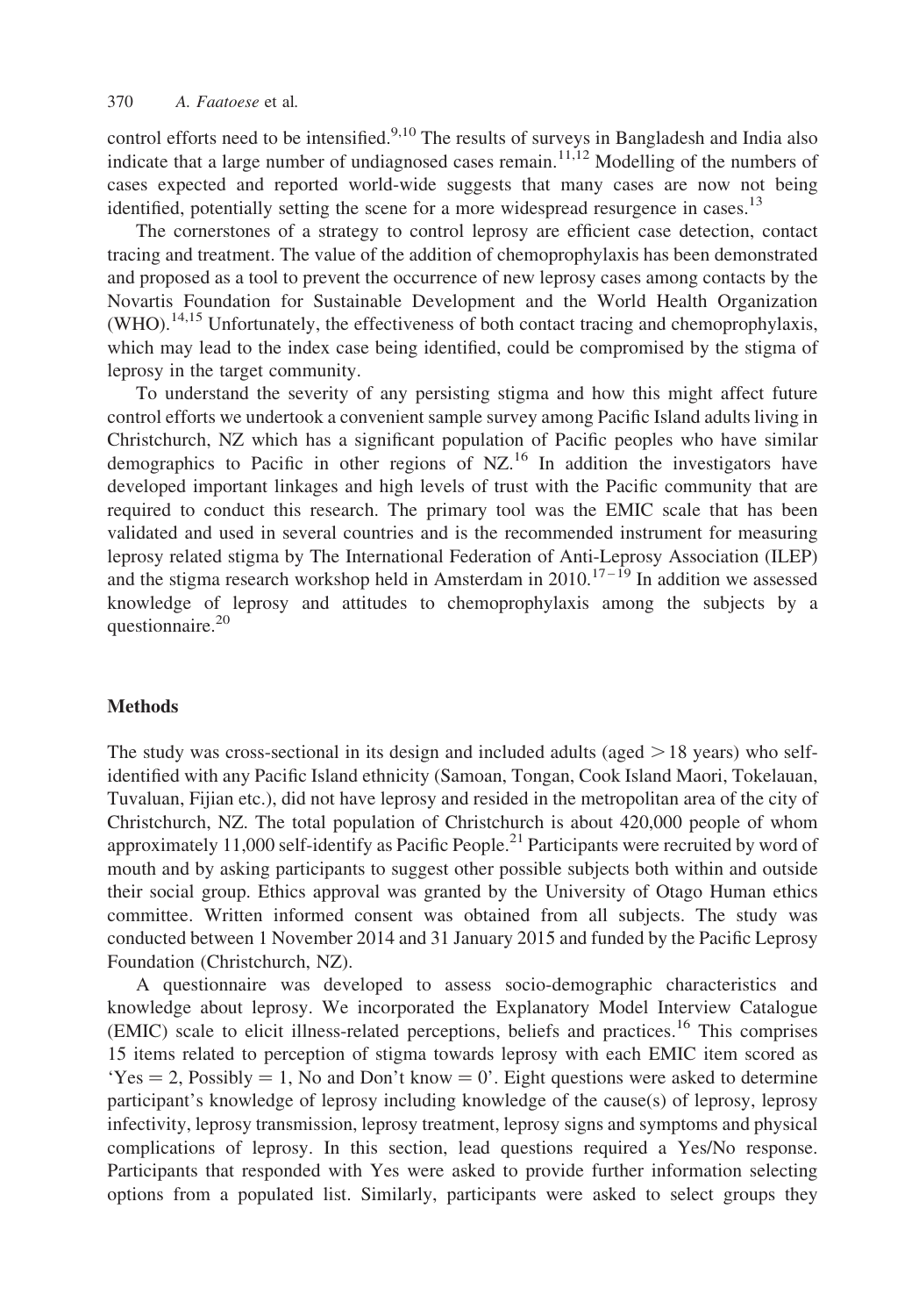perceived were most at risk of contracting leprosy and groups who would benefit from chemoprophylaxis.

The questionnaires were available in English and relevant Pacific Island languages. Questionnaires could be completed by either a face-to-face interview, an online survey, or filling in a hard copy at the discretion of the investigators. A trial of the questionnaire was conducted on a small number of subjects to assess acceptability and intelligibility among Pacific people and was modified according to feedback. Survey data was entered real time using the REDCap web-based survey and database software where possible.

A total of 120 participants entered the study and each provided written consent. Three participants were excluded from analyses because the age criteria was not met or EMIC scores were missing. Therefore a total of 117 participants with complete data were utilised in the analyses.

Statistical Analyses: Statistical analyses were performed using SPSS Version 22. Descriptive statistics (frequencies, means, medians and standard deviations) were used to describe the sociodemographic characteristics and the level of knowledge about leprosy. Chisquare and analysis of variance (ANOVA) tests were used on normally distributed variables. Differences in total perceived stigma score using EMIC between different groups were analysed using the Mann Whitney U test and Kruskal Wallis H test since these scores were not normally distributed. Cronbach's alpha test was used to determine the internal consistency of the EMIC questions.

## Results

[Table 1](#page-4-0) shows the demographic characteristics of 117 participants included in this study.

Sixty seven participants were female (57%), 86 were of Tongan ethnicity (73%) and 93 were born in the Pacific islands (79%). The mean time migrants had lived in NZ was 22·8 years (SD 11·8). The mean age of participants was 40·8 years (SD 14·4) and on average they had 10.3 (SD 3.7) years of education. Approximately one in five participants had attended university. Sixteen subjects (14%) knew someone who had suffered from leprosy.

#### **STIGMA**

The results of the EMIC questionnaire are shown in [Table 2](#page-5-0).

Over 50% of participants thought that leprosy would greatly affect people's livelihood, cause shame or embarrassment, social isolation, difficulties for the family and problems finding work. Importantly more than half (53%) thought there would be problems of disclosure if a family member had leprosy and 46% thought a person with leprosy would keep others from knowing about this.

The median stigma score was  $20.0$  (range  $0-30$ ) and mean  $18.6$  (SD  $9.1$ ), with higher scores indicating a higher degree of stigmatisation of leprosy. There was internal consistency in the EMIC component (Cronbach's  $\alpha = 0.940$ ). Twenty participants (17%) had the maximum stigma score of 30. The EMIC scores were not associated with gender ( $P = 0.166$ ), the number of years lived in New Zealand ( $P = 0.718$ ), years of education ( $P = 0.191$ ) or university attendance ( $P = 0.097$ ). Strong stigma scores were observed in participants aged 40 years and older compared to younger participants ( $P < 0.01$ ). Being born in the Pacific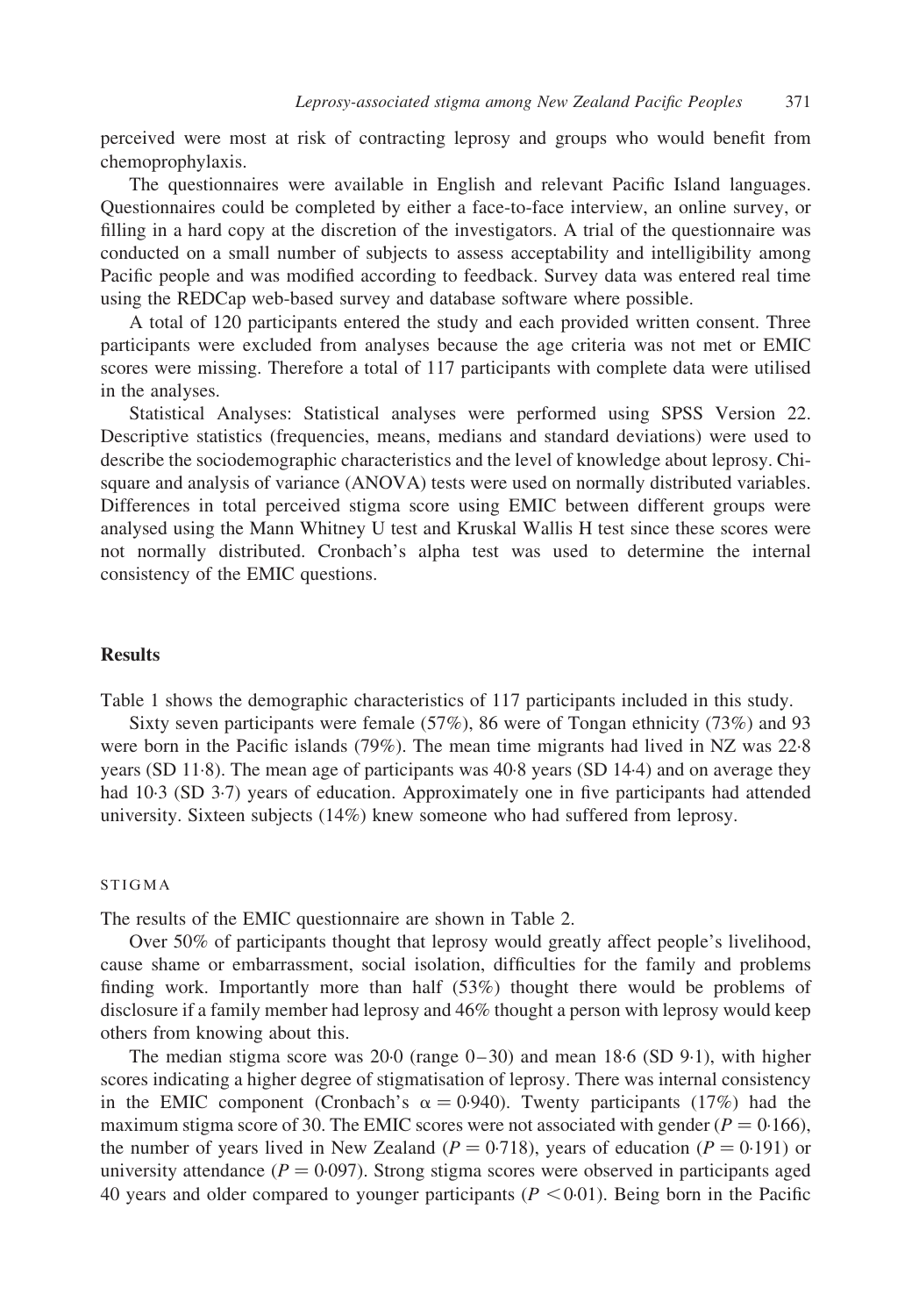#### <span id="page-4-0"></span>372 A. Faatoese et al.

|  |  |  |  | <b>Table 1.</b> Demographics of Pacific participant and comparisons of EMIC scores, $N = 117$ |  |  |  |  |
|--|--|--|--|-----------------------------------------------------------------------------------------------|--|--|--|--|
|--|--|--|--|-----------------------------------------------------------------------------------------------|--|--|--|--|

| Characteristics                                                   | $n(\%)$     | Median<br><b>EMIC</b> score | $p$ value* |
|-------------------------------------------------------------------|-------------|-----------------------------|------------|
| Male                                                              | 50 $(42.7)$ | 23.5                        | 0.166      |
| Female                                                            | 67(57.3)    | $17-0$                      |            |
| Age (mean, SD)                                                    | 40.8(14.4)  |                             |            |
| $<$ 40 years                                                      | 54 $(46.2)$ | 13.5                        | <0.01      |
| $>40$ years                                                       | 63(53.8)    | 24.0                        |            |
| Education                                                         |             |                             |            |
| Years of education $\leq$ 13 years                                | 102(87.9)   | 21.5                        | 0.191      |
| Years of education $> 13$ years                                   | $14(12-1)$  | $15-0$                      |            |
| Attended university                                               | 24(20.5)    | $14-0$                      | 0.097      |
| Did not attend University                                         | 93(79.5)    | 21.5                        |            |
| Marital status                                                    |             |                             |            |
| Married                                                           | 81(69.2)    | $21-0$                      | 0.166      |
| Single                                                            | 29(24.8)    | $16-0$                      |            |
| Divorced                                                          | 3(2.6)      | 26.0                        |            |
| Widow/widower                                                     | 2(1.7)      | 20.5                        |            |
| Ethnicity                                                         |             |                             |            |
| Samoan                                                            | 27(23.1)    | $13-0$                      | 0.013      |
| Tongan                                                            | 86(73.5)    | 24.0                        |            |
| Fijian                                                            | 4(3.4)      | 19.5                        |            |
| Country of birth                                                  |             |                             |            |
| New Zealand                                                       | 24(20.5)    | $13-0$                      | < 0.01     |
| Samoa                                                             | 18(15.4)    | $12-0$                      |            |
| Tonga                                                             | $71(60-7)$  | 24.0                        |            |
| Fiji                                                              | 4(3.4)      | 19.5                        |            |
| Years lived in NZ (migrants), mean (SD)                           | 22.8(11.8)  |                             |            |
| Living in NZ for $\leq 20$ years                                  | 39(50.0)    | 24.0                        | 0.718      |
| Living in NZ for $> 20$ years                                     | 39(50.0)    | 24.0                        |            |
| Number of languages spoken                                        |             |                             |            |
| One (English or Pacific Island language (Samoan, Tongan, Fijian)) | 14(12.0)    | 20.5                        | 0.879      |
| Two (English and one Pacific Island language)                     | 99 $(84.6)$ | $20-0$                      |            |
| Three (English and two Pacific Island languages)                  | 4(3.4)      | $21-0$                      |            |
| Knows someone with leprosy                                        | 16(13.7)    | 25.0                        | 0.026      |
| Does not know someone with leprosy                                | $101(86-3)$ | $17-0$                      |            |

\*Kruskal-Wallace and Mann-Whitney-U tests. Significance  $p < 0.05$ .

Islands ( $P < 0.01$ ) and particularly those of Tongan ethnicity had significantly higher stigma scores compared to other Pacific ethnicities (Table 1).

People who reported knowing someone with leprosy also had higher stigma scores.

#### KNOWLEDGE OF LEPROSY

Twelve percent of those surveyed had ever received specific information on leprosy. The main sources were from the internet or school (36%), hospital (29%), friends or family (21%), health centres (14%) or the media (TV, radio, newspapers) (7%). Median EMIC scores were higher for those who had received information about leprosy compared to those that did not, however this difference was not statistically significant (EMIC median scores 24·5 vs. 19·5 respectively,  $P = 0.435$ ).

Eighty seven (74%) participants thought that leprosy was a very infectious disease and 96 (82%) believed that leprosy was a severe disease. Only 21 (18%) reported that they knew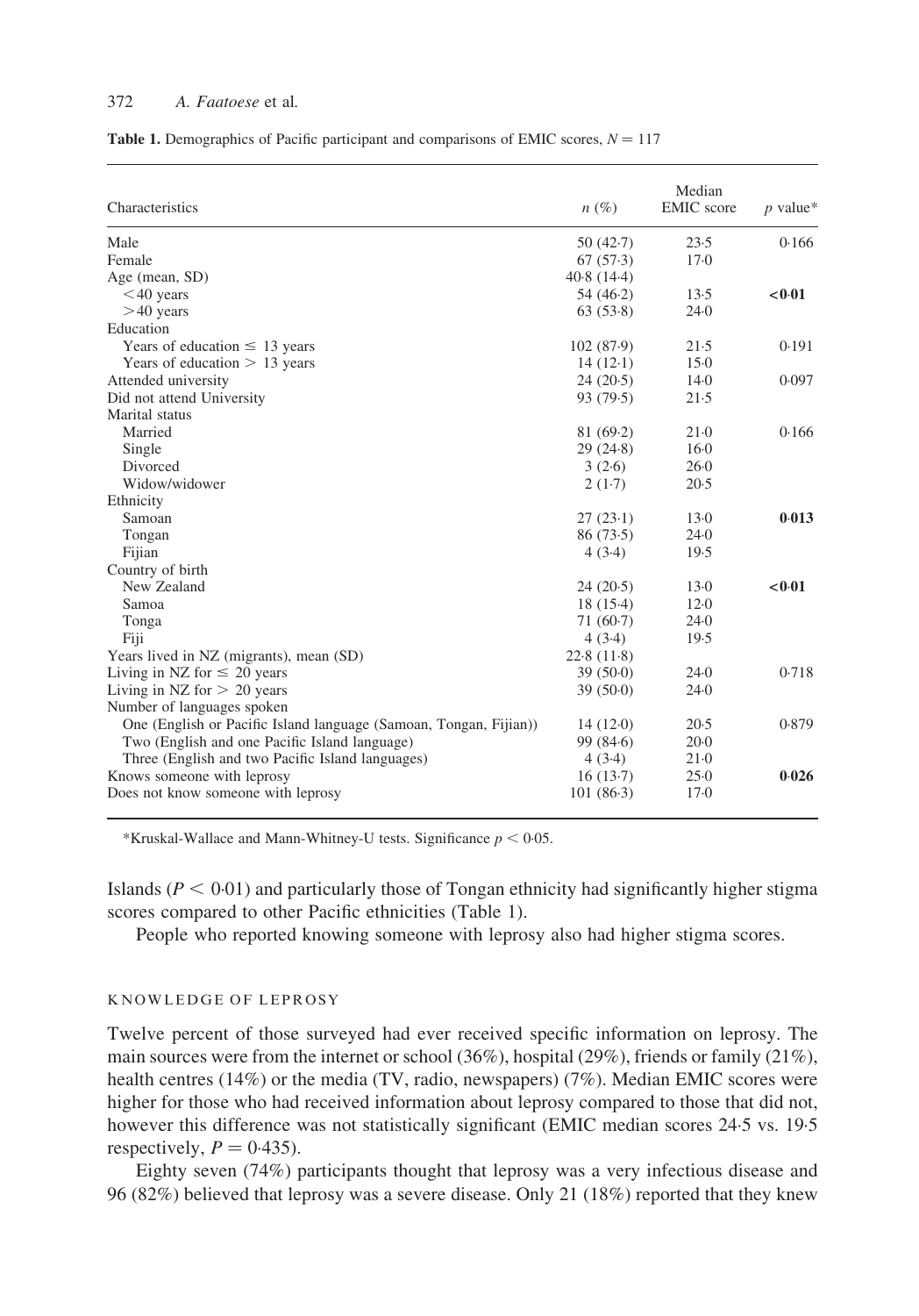| Ouestion                                                                                                       | $N(\%)$     |
|----------------------------------------------------------------------------------------------------------------|-------------|
| Would a person with leprosy keep others from knowing, if possible?                                             | 54(46.2)    |
| If a member of your family had leprosy, would you think less of yourself,<br>because of this person's problem? | 42(35.9)    |
| In your pacific island community, does leprosy cause shame or embarrassment?                                   | 73 (61.9)   |
| Would others think less of a person with leprosy?                                                              | 59 $(50.1)$ |
| Would knowing that someone has leprosy have an adverse effect on others?                                       | 56 (47.9)   |
| Would other people in your community avoid a person affected by leprosy?                                       | 61(51.7)    |
| Would others refuse to visit the home of a person affected by leprosy?                                         | 48 $(40.7)$ |
| Would people in your community think less of the family of a person with leprosy?                              | 48 $(40.7)$ |
| Would leprosy cause problems for the family?                                                                   | 67(56.8)    |
| Would a family have concern about disclosure if one of their members had leprosy?                              | 62(53.0)    |
| Would leprosy be a problem for a person to get married?                                                        | 58 (49.2)   |
| Would leprosy cause problems in an on-going marriage?                                                          | 51(43.2)    |
| Would having leprosy cause a problem for a relative of that person to get married?                             | 50(42.4)    |
| Would having leprosy cause difficulty for a person to find work?                                               | 63(53.4)    |
| Would people dislike buying food from a person affected by leprosy?                                            | 75(63.6)    |

<span id="page-5-0"></span>

|  |  |  | <b>Table 2.</b> Response YES to the EMIC questions in the NZ Pacific cohort, $N = 117$ |
|--|--|--|----------------------------------------------------------------------------------------|
|--|--|--|----------------------------------------------------------------------------------------|

the cause of leprosy. Of these participants, 19 stated that bacteria was the cause of leprosy whilst the remainder thought that there was another unspecified cause. Almost a third of participants (38, 33%) reported to know how leprosy was transmitted, and of these 35 (90%) knew that it was transmitted from an infected person.

Table 3 shows that high stigma scores were significantly associated with the perception that leprosy is a very infectious disease, is difficult to treat and is a severe disease.

One quarter of participants reported that they knew the signs and symptoms of leprosy. Twenty eight respondents (24%) reported knowing what the signs and symptoms of leprosy were with 10 participants recognising only one sign and symptom and 18 recognising two or

| Variable                                | Yes, $N(\%)$ | Median EMIC score | $p$ -value* |
|-----------------------------------------|--------------|-------------------|-------------|
| Leprosy is very infectious              | 87(73.1)     | 24.0              |             |
| Knows how leprosy is transmitted        | 39(32.8)     | $26-0$            | < 0.01      |
| Infected person*                        | 35           |                   |             |
| $M$ osquito*                            | 2            |                   |             |
| Water/soil contamination*               |              |                   |             |
| $Other*$                                |              |                   |             |
| Leprosy is difficult to treat           | $85(71-4)$   | 24.0              | < 0.01      |
| Leprosy is a severe disease             | 96(80.7)     | 23.0              | < 0.01      |
| Knows the signs and symptoms of leprosy | 29(24.6)     | 19.0              | 0.734       |
| Discoloured patches on the skin*        | 23           |                   |             |
| Tingling*                               | 4            |                   |             |
| Loss of sensation on the skin*          | 14           |                   |             |
| Deformity*                              | 9            |                   |             |
| $Ulcer*$                                | 15           |                   |             |

Table 3. EMIC scores associated with knowledge of leprosy,  $N = 117$ 

\*These options were only answered by participants who responded YES. Multiple options were able to be selected. Kruskal Wallace H and Mann-Whitney-U tests were used to determine associations between each variable and the EMIC scores. Significance  $p < 0.05$ .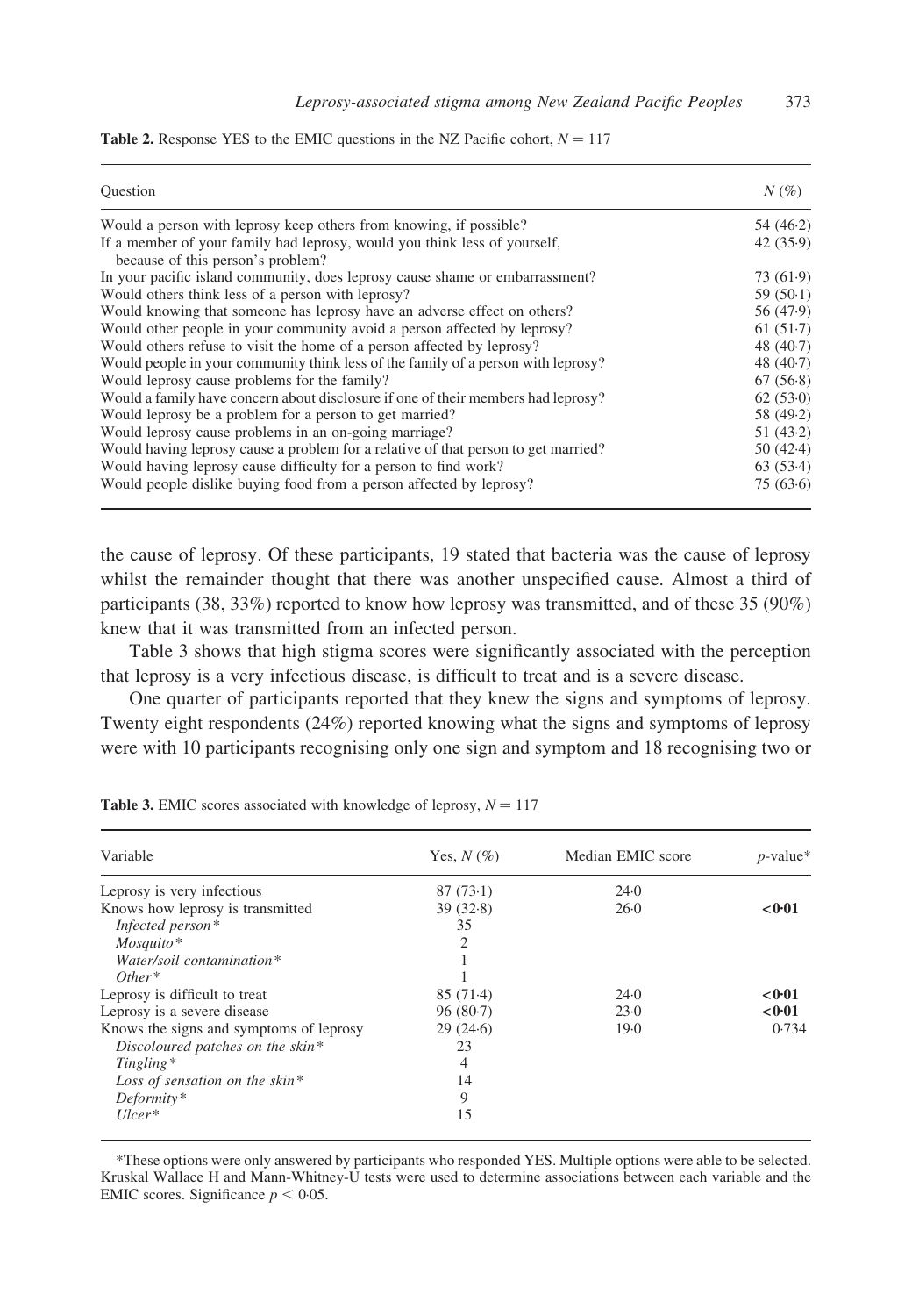#### 374 A. Faatoese et al.

more signs and symptoms. The stigma scores were high whether or not the person knew the physical manifestations of leprosy (EMIC scores 190 vs. 2005 respectively,  $P = 0.444$ ). Eighty five participants (73%) thought that leprosy was difficult to treat. EMIC stigma scores were significantly higher for those who perceived leprosy to be an infectious disease compared to those who did not (EMIC score 24.0 vs. 11.0 respectively,  $P < 0.01$ ).

#### CHEMOPROPHYLAXIS AND LEPROSY

Ninety-seven (82%) reported that leprosy was more likely to be spread to others who are in close, frequent contact with someone who has leprosy. The people most likely to be at risk of developing leprosy were family members (91, 77%), close social contacts defined as having contact of at least 4 hours, 5 days per week  $(31, 26\%)$ , neighbours  $(26, 22\%)$  and others  $(6, 5\%)$ .

Ninety three percent  $(N = 110)$  of respondents thought that family members of a person with leprosy should be offered prophylaxis with less than one-third reporting that it should be offered to close social contacts  $(32, 27\%)$ , neighbours  $(30, 25\%)$  and others  $(14, 12\%)$ .

High concordance between groups at risk of leprosy and those who would benefit from prophylaxis was observed. Ninety-eight percent agreement was observed for family members, 77% for neighbours, 71% for close social contacts and 50% others. Stigma scores were higher for those who selected that family members be offered prophylaxis (22·0 vs. 10·0 respectively,  $P \leq 0.01$ ), however, there were no differences observed for neighbours or close social contacts.

#### **Discussion**

The results of this survey indicate that there is a continuing deep seated stigma associated with leprosy among Pacific Islanders, particularly among Pacific migrants, living in New Zealand (NZ). This was evident irrespective of how long they have lived in NZ, or educational level. The most likely explanation is that it may reflect attitudes that have been acquired from their cultural background. The degree of stigma as measured by the EMIC questionnaire was quite severe with a median of score of 20. This compares unfavourably with a median score of 12 among members of the community living in the Pokhara municipality of western Nepal around a leprosy hospital, and with a stigma score of 10 among patients with leprosy in the same district.<sup>[22](#page-8-0)</sup> This suggests that changing attitudes faces a particular challenge in Pacific people.<sup>[23](#page-8-0)</sup>

The relative lack of knowledge of the disease development such as how leprosy was transmitted, the cause of leprosy and specific signs and symptoms of leprosy was not surprising given that participants were now living in a low prevalence area. Low levels of knowledge have also been described among leprosy sufferers and their families as well as the healthcare profession at sites where leprosy is endemic.<sup>24-26</sup> It is also not surprising that only 12% had received specific information about leprosy. In a similar study performed in the community around Pokhara only 28% had received specific information on leprosy although there is a leprosy hospital there and contact with patients was common. In Tamil Nadu, only about one third of patients and their families knew that leprosy was caused by a germ.<sup>[26](#page-9-0)</sup> While these results may not accurately reflect the knowledge base of those living in Pacific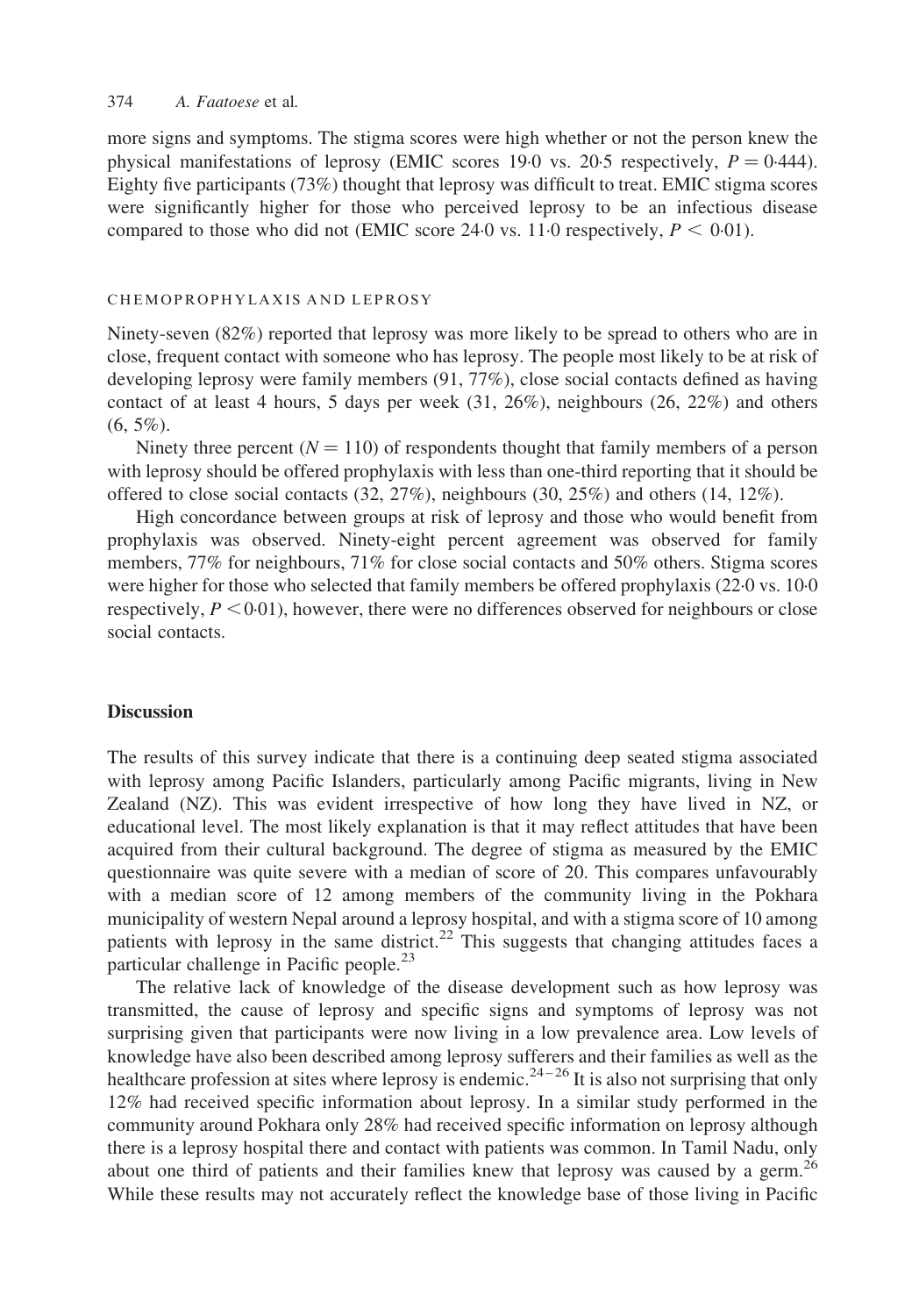Island countries where leprosy is more common than in NZ, it is likely that there is large knowledge gap that needs to be addressed in countries where leprosy persists.

Of concern is the number of participants who thought that leprosy was a very infectious disease (74%), difficult to treat (73%) and a severe disease (82%) which were much higher proportions than those recorded in the community in Pokhara which were 20%, 36%, and  $60\%$  respectively.<sup>[22](#page-8-0)</sup> These views have been strongly associated with high stigma scores and if they are present in Pacific Island countries, they will need to be specifically addressed.<sup>[27](#page-9-0)</sup> These attitudes may reflect in part a lack of dissemination of relevant information but are likely to have been reinforced historically by the public policy of isolating patients to control spread. Provision of information alone is unlikely to be sufficient to change attitudes significantly without some constructive engagement with the communities at a local level.<sup>[28](#page-9-0)</sup>

An encouraging result was the finding that most respondents would accept chemoprophylaxis against leprosy being offered to family members. Prophylaxis for neighbours, close social contacts or others in the community were a lower priority. Associated stigma scores suggest that fear of the social consequences may have contributed to this choice. Disclosure creates a dilemma between the increased possibilities of care but is linked to the possibility of negative feelings, isolation and social stigma.<sup>[29](#page-9-0)</sup> However, this is a similar pattern to that found in Bangladesh among healthy people from both rural and urban communities where participants would not object to disclosure of the diagnosis to family members but were not willing to share this with neighbours or other social contacts.<sup>[30](#page-9-0)</sup> In that study all participants were willing to take chemoprophylaxis even if full protection was not guaranteed. Among Pacific respondents the tight concordance observed between those at risk and those who should be offered prophylaxis may indicate that being-at-risk is a stronger determinant of prophylaxis rather than stigma. Leprosy education to Pacific communities may assist in offering prophylaxis to contacts outside the family unit. Overall, these results indicate that chemoprophylaxis is an option worth considering as part of a leprosy management and control strategy.

This study has several limitations. The first is that 80% of participants were migrants found by word of mouth which means that the results may not be representative of the general Pacific Island community in NZ or in Pacific Island countries. Nevertheless the degree of stigma identified was striking and not apparently modified by the educational levels, place of birth and time living in NZ suggesting these are deeply held beliefs reflecting the cultures of origin. They are thus likely to persist in Pacific Island countries. Secondly, over 70% of participants were of Tongan ethnicity limiting applicability to other ethnic groups. Thirdly, the impact of complex cross-cultural beliefs and practices were unable to be assessed in this study because the study design was solely quantitative in nature. Lastly, we acknowledge that the total sample size  $(N = 117)$  is small, however these results are consistent with findings from studies in other countries suggesting the results are strong enough to require validation in Pacific countries where leprosy remains a problem and country specific strategies developed.

The results of this study, and other reports, have important implications for the development of leprosy control strategies in Pacific countries. Lack of disease knowledge is common and may make a major contribution to the persistence of stigma which is likely to be an impediment to case finding and integration of patients into society. However high stigma levels do not impede chemoprophylaxis being offered to family members, and other contacts if the index case is agreeable. This approach is relatively easy to implement as part of a comprehensive control strategy, but would reduce the efficacy somewhat. Chemoprophylaxis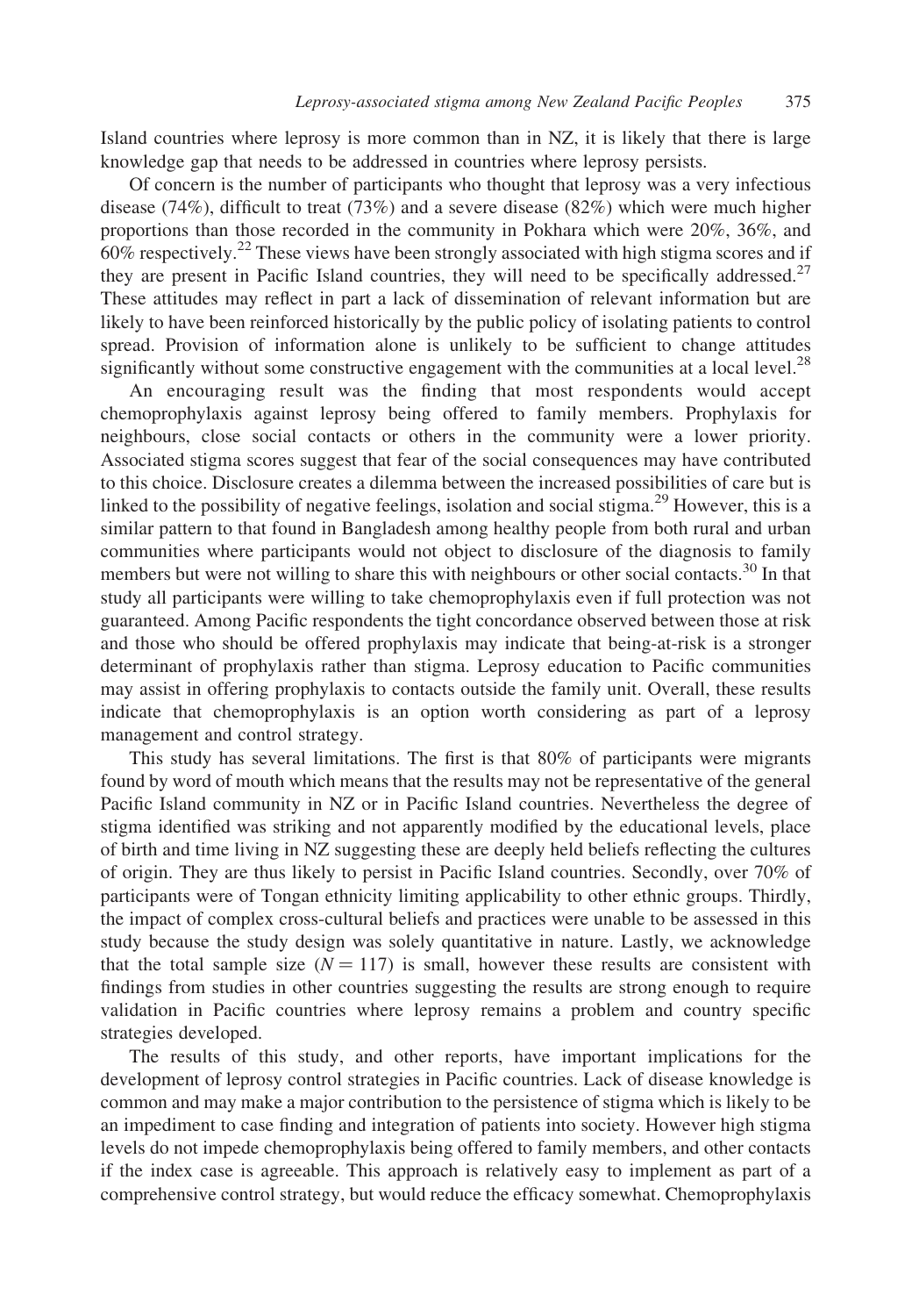<span id="page-8-0"></span>would reach those most at risk, and may still be worth implementing in areas of low incidence. Alternatively chemoprophylaxis could be offered as part of a mass community based campaign to areas of high transmission without disclosure of the identity of the index case.<sup>[31](#page-9-0)</sup> The most appropriate strategy will need careful consideration in the specific setting.

# **References**

- <sup>1</sup> Poopook S, Guptabha K, Kachen S. Development of model on cummunity based rehabilitation and quality of life improvement for persons affected with leprosy. *Communicable Diseases Journal*, 2000; **26**: 160–169.
- affected with leproses and the Diseases Arole Diseases and Diseases approaches to leprosy. Lepr Rev. 2002; 73: 166–196.
- 
- 
- <sup>3</sup> Rafferty J. Curing the stigma of leprosy. *Lepr Rev*, 2005; **76**: 119–126.<br>
<sup>4</sup> Van Brakel WH. Measuring health-related stigma a literature review. *Psychol Health Med*, 2006; **11**: 307–334.<br>
<sup>5</sup> Van Brakel WH, Khaw
- $6$  Online EB. Pacific Islands 2016 [cited 2016 05 May]. Available from: [http://www.britannica.com/place/](http://www.britannica.com/place/Pacific-Islands)<br>Pacific-Islands
- McMenamin D. Leprosy and Stigma in the South Pacific: Camaraderie in Isolation a Thesis Submitted in Fulfilment of the Requirements for the Degree of Master of Arts in History at the University of Canterbury 2009.<br>Christchurch: University of Canterbury; 2009.
- 
- Yu R, Jarrett P, Holland D et al. Leprosy in New Zealand: an epidemiological update. NZ Med J, 2015; 128: 9-14.<br>Sagebiel D, Cunanen A. Epidemiological review of leprosy in the Western Pacific 2008–2010. World Health
- Organisation, 2010. <sup>10</sup> Woodall P, Scollard D, Rajan L. Hansen Disease among Micronesian and Marshallese Persons Living in the
- United States. Emerg Infect Dis, 2011; 17: 1202–1208.<br>
<sup>11</sup> Basel P, Pahan D, Moet FJ et al. Leprosy incidence: six years follow-up of a population cohort in Bangladesh.<br> *Lepr Rev*, 2014; **85**: 158–169.
- $\frac{12}{12}$  Smith WC, van Brakel W, Gillis T *et al.* The Missing Millions: A Threat to the Elimination of Leprosy. PLoS Negl
- Trop Dis, 2015; 9: e0003658.<br>
<sup>13</sup> Kumar A, Girdhar A, Chakma JK, Girdhar BK. Detection of previously undetected leprosy cases in Firozabad<br>
District (U.P.). India during 2006–2009: a short communication. *Lepr Rev.* 2013:
- 14 Moet FJ, Pahan D, Oskam L, Richardus JH. Effectiveness of single dose rifampicin in preventing leprosy in close contacts of patients with newly diagnosed leprosy: cluster randomised controlled trial. BMJ, 2008; 336(7647): 761-764.
- <sup>15</sup> Novartis Foundation for Sustainable Development Meeting. How to curb the incidence of leprosy? Geneva, Switzerland 5–6 June 2013.
- <sup>16</sup> Christchurch City Council. Stats and facts on Christchurch - [http://ccc.govt.nz/culture-and-community/](http://ccc.govt.nz/culture-and-community/statistics-and-facts/census-2013/age-and-ethnicity/) statistics-and-facts/census-2013/age-and-ethnicity/ 2013 [cited 2016 30 April].
- <sup>17</sup> Rensen C, Bandyopadhyay S, Gopal PK, Van Brakel WH. Measuring leprosy-related stigma a pilot study to validate a toolkit of instruments. *Disabil Rehabil*, 2011; 33: 711–719.
- validate a toolkit of instruments. Disabilitation, 2011; 33: 711–719. 1911; 33: 711–719. 18 Voorend C, Van Brakel WH, Cross H et al. Report of the Stigma Research Workshop for the development of scientific consensus papers and field guidelines on health-related stigma, held in Amsterdam, the Netherlands.<br>Lepr Rev, 2011; 82: 188-201.
- <sup>19</sup> Weiss MG, Doongaji DR, Siddhartha S *et al.* The Explanatory Model Interview Catalogue (EMIC). Contribution to cross-cultural research methods from a study of leprosy and mental health. Br J Psychiatry, 1992; 160:
- 819–830. 20 Adhikari B, Kaehler N, Chapman RS et al. Factors Affecting Perceived Stigma in Leprosy Affected Persons in
- Western Nepal. PLoS Negl Trop Dis, 2014; 8: e2940.<br><sup>21</sup> Statistics New Zealand. 2013 Census Quick Stats about greater Christchurch. Available from [www.](http://www) [stats.govt.nz.](http://stats.govt.nz)
- 2014.<br><sup>22</sup> Adhikari B, Shrestha K, Kaehler N et al. Community attitudes towards leprosy affected persons in Pokhara
- municipality of western Nepal. J Nepal Health Res Council, 2013; 11: 264–268.<br><sup>23</sup> Sermrittirong S, Van Brakel WH, Bunbers-Aelen JF. How to reduce stigma in leprosy a systematic literature
- review. Lepr Rev, 2014; 85: 149–157.<br><sup>24</sup> Briden A, Maguire E. An assessment of knowledge and attitudes towards amongst leprosy/Hansen's disease workers in Guyana. Lepr Rev, 2003; 74: 154–162.
- <sup>25</sup> Grewal I, Negi Y, Kishore J, Adhish SV. Knowledge and attitute about leprosy in Delhi in post elimination phase. Indian J Lepr, 2013; 85: 123–127.